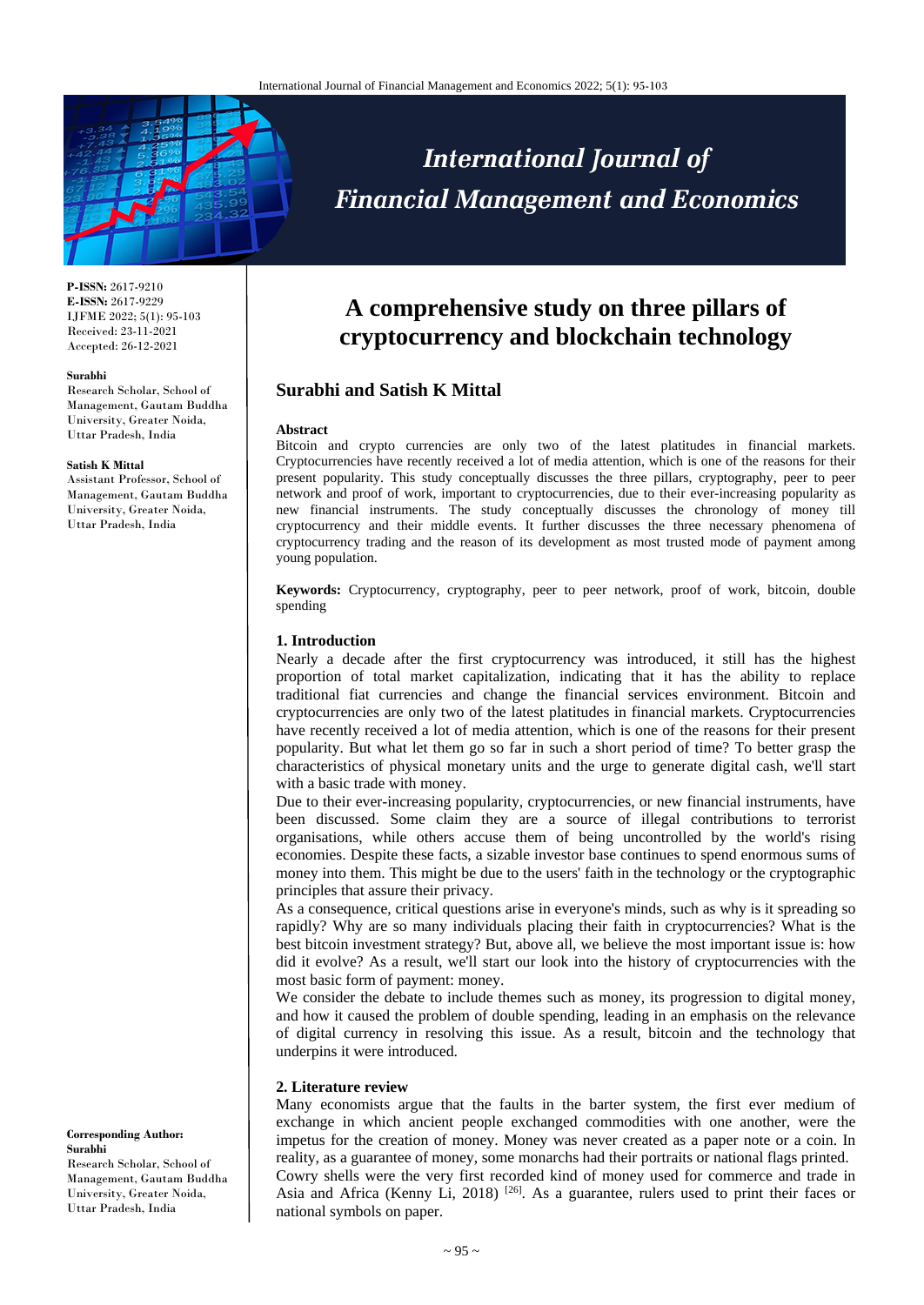The shift to coins, on the other hand, allowed monarchs to better regulate and supervise the flow and circulation of money. It allows citizens to have more confidence in money. The monarchical rule was subsequently supplanted by the government establishing its own central bank to control and distribute money in the form of paper notes and coins, ensuring that it had some value for citizens. Following this, the Hundi system was developed to easily circumvent the problem of geographical restrictions in the way of commerce or money exchange.

However, it was causing a lot of problems, so with the arrival of the internet, a new system known as digital money emerged. The only difference is that it has been converted into a digital code that the user may access at any time from any location. Debit cards, credit cards, smart cards, visa cards, and rupay cards, among other devices, all include digital codes. This new method of commerce has emerged in which the firm acts as a middleman, moving funds between buyers and sellers at any time and from any location (Bonneau, Felten, Miller, & Goldfeder, 2016)<sup>[10]</sup>. Despite all of the benefits it brought, it created a major problem of duplicate or double spending. The issue of making two payments with the same money or cash in order to deceive the recipient of those monies is known as doublespending.

The problem of duplicate spending might be eliminated with the widespread adoption of block chain technology. At this point, bitcoin began to emerge. This is due to the fact that

the currencies associated with this decentralised blockchain technology go through a consensus process in order to ensure that every transaction is secure.

Evolution of cryptocurrency supported by blockchain technology started with the first digital currency or rather say, cryptocurrency known as E-cash followed by Mondex and Visa-cash. These currencies employed Cryptographic technologies to send payments both physical and digital. Blind signatures were also used by cryptographic systems to protect their users' confidentiality. There was relatively little usage and popularity, and it was largely focused on the usermerchant transaction. Because of this, e-cash failed and shops began to accept credit cards. Other currencies also met with the same fate until Bitcoin was introduced in 2009.

#### **2.1 Cryptocurrency**

Cryptocurrency, as discussed in the previous section, was introduced with the name of Bitcoin in 2009 by a person or a group of persons with pseudonym of Satoshi Nakamoto. It has become immensely popular in a very short span and has formed a new market for investors for gaining enormous returns. Since it is decentralised in nature it has always been a difficult for the governments and regulators to curb these. But it has the resemblance with money and other nondocumentary securities on the basis of its matter and functions (Bolotaeva, *et al.*, 2019)<sup>[9]</sup>. So, it is impossible to regulate cryptocurrency without understanding its economic nature.



**Fig 1:** Nature of Cryptocurrency Market

Economic nature of bitcoin and other cryptocurrencies is explained by Leonard & Treiblmaier, (2019)<sup>[28]</sup> in their significant study that it is important to note that Bitcoin serves as a medium of trade, a unit of account, and a measure of value, all of which are key functions of money. The author also finds that the volatility of Bitcoin's value, on the other hand, may function as a barrier to its usage as a means of exchange, particularly in terms of returns. As a result, if exchange rates were to become more stable, it would do even better.

If coins were made of precious metals in ancient times, and people believed their inherent value, most nations now utilise fiat money, which is backed by government

assurances. In the case of cryptocurrencies, on the other hand, where the value is determined by algorithms and validated by electronic data transmission, all transaction participants are anonymous, and no authority provides a guarantee. Furthermore, in the case of cryptocurrencies, security is primarily of an IT nature, given to the cryptocurrency market's instability and exposure to a variety of influences (Badea & Mungiu-Pupăzan, 2021)<sup>[3]</sup>. Cryptocurrencies have established themselves as vital financial technology platforms. They rely on a secure distributed ledger data structure, with mining as a major element. Mining adds past transaction records to the Blockchain distributed ledger, allowing users to reach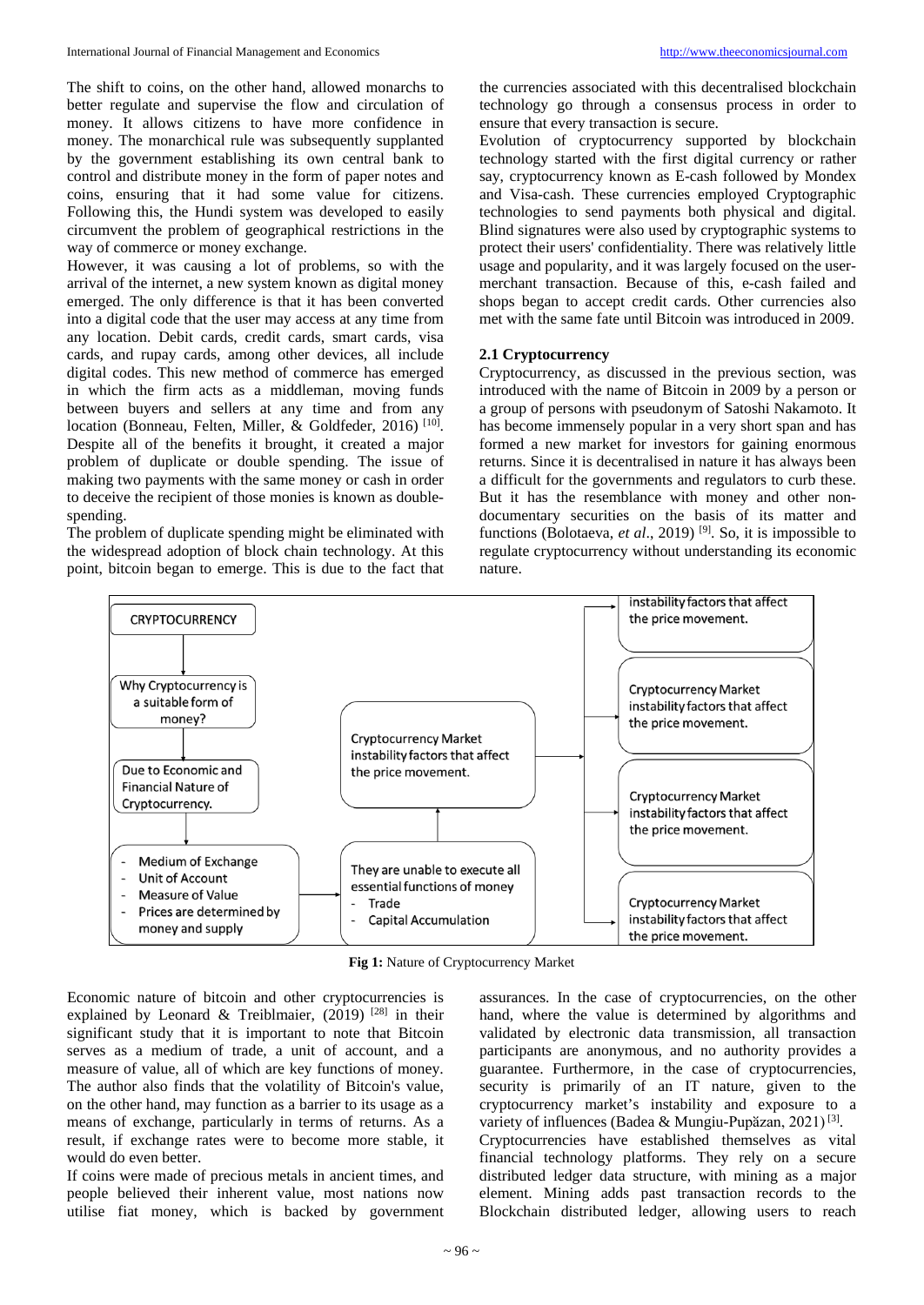protected, strong consensus for each transaction (Mukhopadhyay *et al*., 2016) [37]. The motivations for the rise of cryptocurrencies are not only the flaws in the conventional currency system, which has been unable to

withstand multiple crises, but also the advancement of the Internet, for which cryptocurrencies potentially show to be a more suitable form of money (Srokosz & Kopciaski, 2015) [35].



**Fig 2:** Representation of Various Factors Affecting Cryptocurrency Market

#### **2.2 Why Investors are considering it?**

Investors are considering cryptocurrencies as an investment option other than already existing traditional forms of investments. Researchers across the world have been putting continuous efforts to understand investor's behaviour towards these emerging currencies. Shaydullina (2018) [33] recommended regulation of cryptocurrencies based on their economic nature of being universal financial commodity, instrument and asset. Bartusiak  $(2018)^{5}$  reveals, that nature of bitcoin and other cryptocurrencies is the phenomenon that possesses the basic legal properties of money. These characteristics include that cryptocurrency are decentralised and anonymous digital currency. It is a virtual asset that serves as a mode of payment and is a non-traditional money. However, Fang, *et al.* (2022) <sup>[19]</sup>, in through their study suggests that cryptocurrencies and traditional currencies have many commonalities but their behaviour as an asset needs to be understood. Despite incredible price growth in recent years, cryptocurrencies have been alleged of pricing bubbles. This is due to the three reasons namely regulatory oversight, the potential for illicit use due to anonymity within a young, underdeveloped exchange system, and infrastructure breaches influenced by the rise of cyber criminality. Each has an impact on people's perceptions of cryptocurrencies as a viable financial asset class (Corbet. *Et al*., 2019) [16].

#### **2.3 Behaviour of Cryptocurrency as an Asset**

Since its inception, Cryptocurrency has been viewed as a new asset class by many marketers, researchers, and investors. This market has attracted the attentions of

regulators and academics all around the world. Corbet *et al*.,  $(2018)$  <sup>[15]</sup> explored the dynamic relationship between different cryptocurrencies and various financial assets and their result showed that in comparison to other assets cryptocurrencies offer diversified benefits to the investors. As a result, the research suggests that cryptocurrencies have a place in an investor's portfolio; they are highly interconnected and distinct from traditional assets, but the cryptocurrency market has its own set of hazards that are difficult to mitigate. Bitcoin and other cryptocurrencies, just like the stock market and other commodities, faced a setback during the early stages of the COVID-19 epidemic. Bitcoin's price, on the other hand, surged after October 2020. It has risen to \$60,000 in March 2021. Guo & Li  $(2017)$ <sup>[13]</sup> analysed the risk in cryptocurrencies as a new investment alternative and concluded that the cryptocurrency's wealth distribution, its market consequences, and other risk factors that lead to altcoin death. In comparison to other financial markets, this figure might imply that the cryptocurrency market has experienced a favourable bounce from COVID-19 (Jalal, *et al.*, 2021)<sup>[25]</sup>.

#### **3. Research methodology**

To create the research's analysis, we use a case study technique to learn more about the evolution of cryptocurrencies from its inception. This qualitative case study methodology will aid academics, scholars, and investors in understanding why and how cryptocurrencies have evolved. There are numerous unknown facts that have yet to be answered or are answered in a foggy manner.

The research gives readers a better understanding of the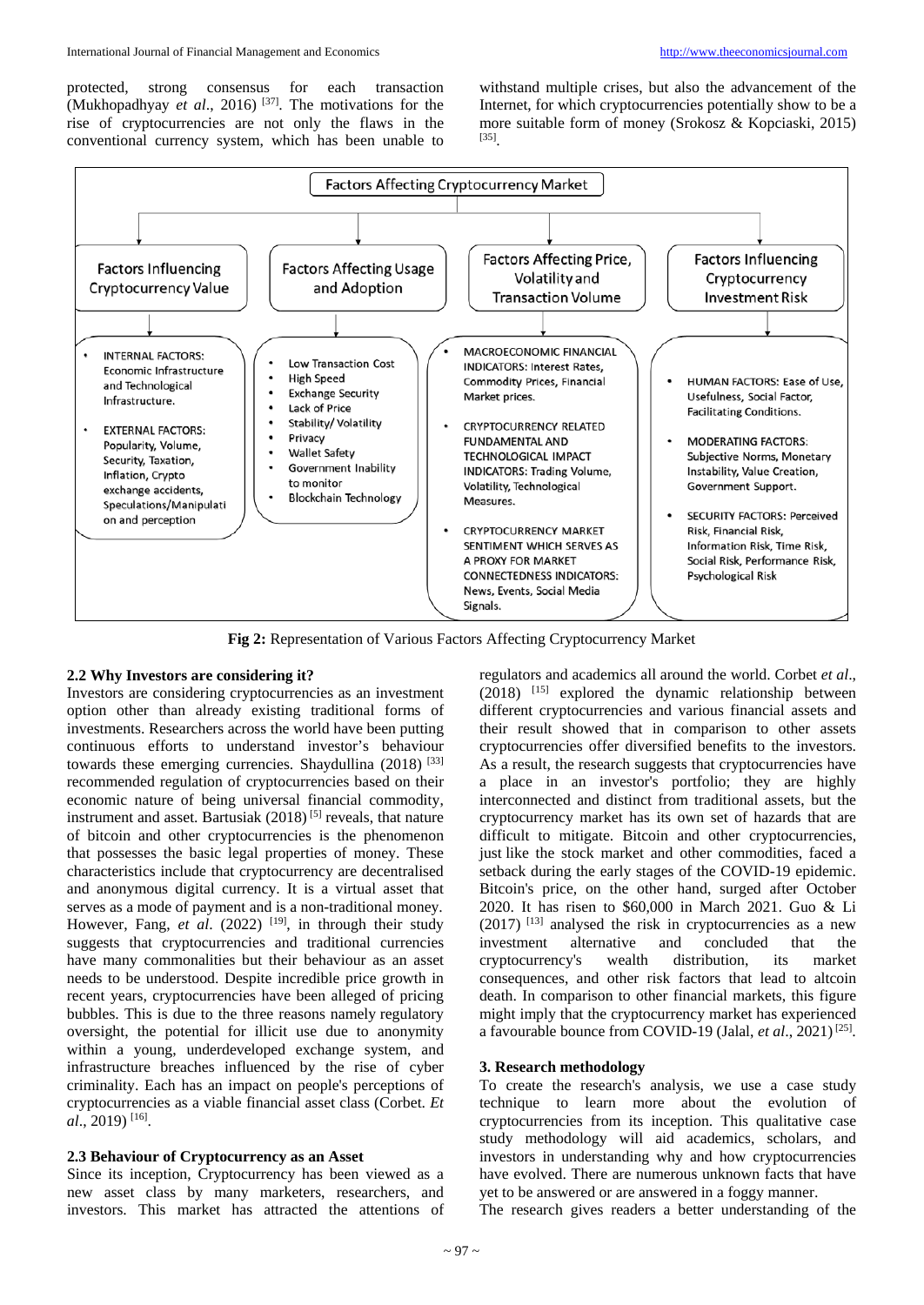evolution of money and cryptocurrencies. The timeline of money to cryptocurrency is studied in the paper. It will cover the three foundations of cryptocurrencies and blockchain technology, which are cryptography, proof of work, and peer-to-peer networks. The timeline of proof of work, peer to peer networks, and cryptography are also included in this research.

#### **4. Data analysis and interpretation**

A cryptocurrency, such as, Bitcoin is a type of virtual or digital money that uses encryption to prevent counterfeiting and double-spending. It resolves the problems associated with traditional currencies by providing money holders with power and accountability. It's a peer-to-peer electronic currency system. It allows online payments to be made directly from one party to another without the use of a bank.



**Fig 3:** Three Pillars of Cryptocurrency

During the global financial crisis of 2008, Satoshi Nakamoto, a pseudonym for a person or group of individuals, issued a white paper detailing a blockchainbased implementation of a digital currency dubbed bitcoin, which was the first cryptocurrency. Bitcoin is a type of electronic payment that allows users to authenticate digital assets without depending on third parties for the first time. Combining public key cryptography, peer-to-peer networking, and a proof-of-work method achieves this.

More than a decade later, thousands of cryptocurrencies and a slew of other blockchain-based apps are widely available (Härdle, Harvey, & Reule, 2020) [23] . Investors may control their money without relying on corporations, banks, or the government because of its decentralised nature.

#### **1.4.1 Cryptography**

Cryptography is the safe transmission of information via the use of various methods that have been devised to ensure that only the sender and the addressee can read a message, leaving it unreadable or meaningless to a third party. Encryption is the process of converting readable data (plaintext) into incomprehensible data (ciphertext), such as files or messages, while decryption is the process of converting ciphertext back to plaintext.

The plaintext and ciphertext are linked by the use of a cypher, a cryptographic method. Each time data is encrypted, the method comprises at least one variable parameter (key). A random number generator procedure is used to create the key. A secret key is required for encryption to operate. Data conversion with a fixed key and no variable parameter (scrambling) is not included in encryption (Mann, 2002)<sup>[11]</sup>.

Some consider the British computational engines conceived and built to crack the German Enigma encryption to be the first true "computers," and one might argue that cryptography is the mother of computer science (Rivest, 1990) [32]. The Caesar Cipher, developed by Julius Caesar more than two thousand years ago to convey messages to his friends, is one of the earliest encryption methods. It was one of the simplest methods of communication encryption and decryption called as Ciphertext (Rivest, 1990; Sidhpurwala,  $2019$ <sup>[32]</sup>.

The spy service in India is described in "Arthshashtra," a famous treatise on statecraft penned by Kautalya, and discusses assigning spies' duties in "secret writing" (Sidhpurwala, 2019)<sup>[24]</sup>. For thousands of years, humans have communicated with codes and cyphers, employing basic encryption methods to safeguard trade secrets, military commands, and personal information from neighbours.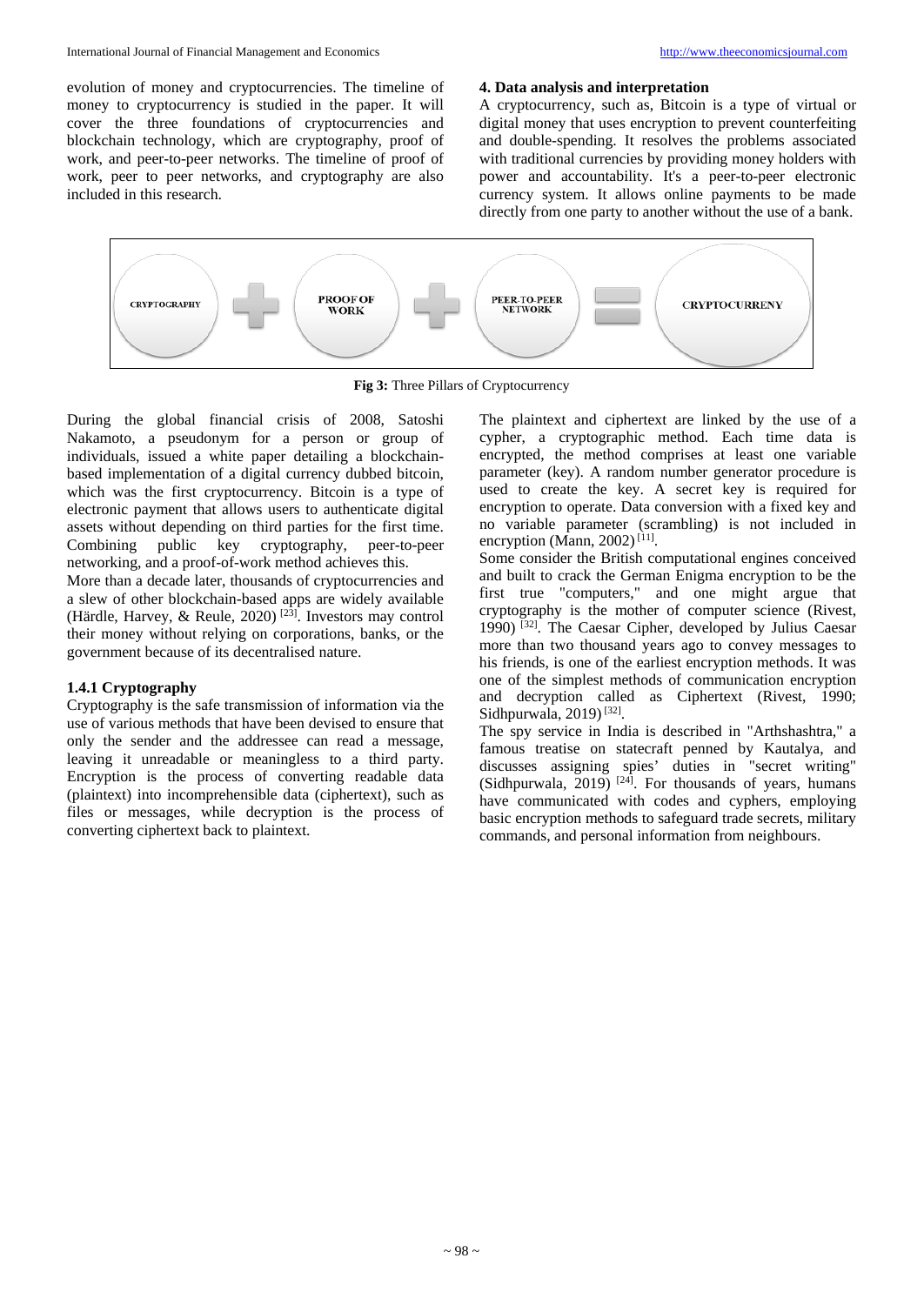## **ANICIENT MESOPOTAMIANS**

Cuneiform script on clay tablet exposed to sun to dry was used

### **GREEKS**

Prior 12th century optical BC message from tower to tower transmission was used, it is called Agamemnon's Link

In 4th century BC. A military scientist, Aenaias Tacitos, of Symphalos encoded to optical messages and his encryption changed from hour to hour known as One Time Pad.

## **ATBASH SYSTEM**

The method of replacing the last letter of the alphabet with the first letter, the second last with second. Method was also used in Bible.

## **STEGANOGRAPHIA**

It was a form of cryptographic square containing 24 letters excluding J and U.

**Source:** Author compiled from various sources

**Fig 4:** Ancient cryptographic communication

Any technique designed to function with a communication system in the presence of adversaries for the aim of thwarting the opponents' objectives is referred to as a cryptosystem. Cryptography is the art of building cryptosystems, whereas cryptanalysis is the art of cracking cryptosystems, and cryptology is the combination of the two  $(Rivest, 1990)^{[32]}$ .

## **ANCIENT CHINA**

Message on cake known as Mooncake were sent Fortune cookies of US is Inspired by China's Moon Cake.

## **SCYTALE**

Method was used by Spartans in Athens and Thebes, Egypt. They used to wrap ribbons helicoidally around a baton of specific diameter and then write the message along with it to produce intelligible message.

## **CIPHER DISK**

In this method, ciphers generated with a secret key may be decoded by anybody with the appropriate public key, allowing the creator to be identified without totally sacrificing confidentiality.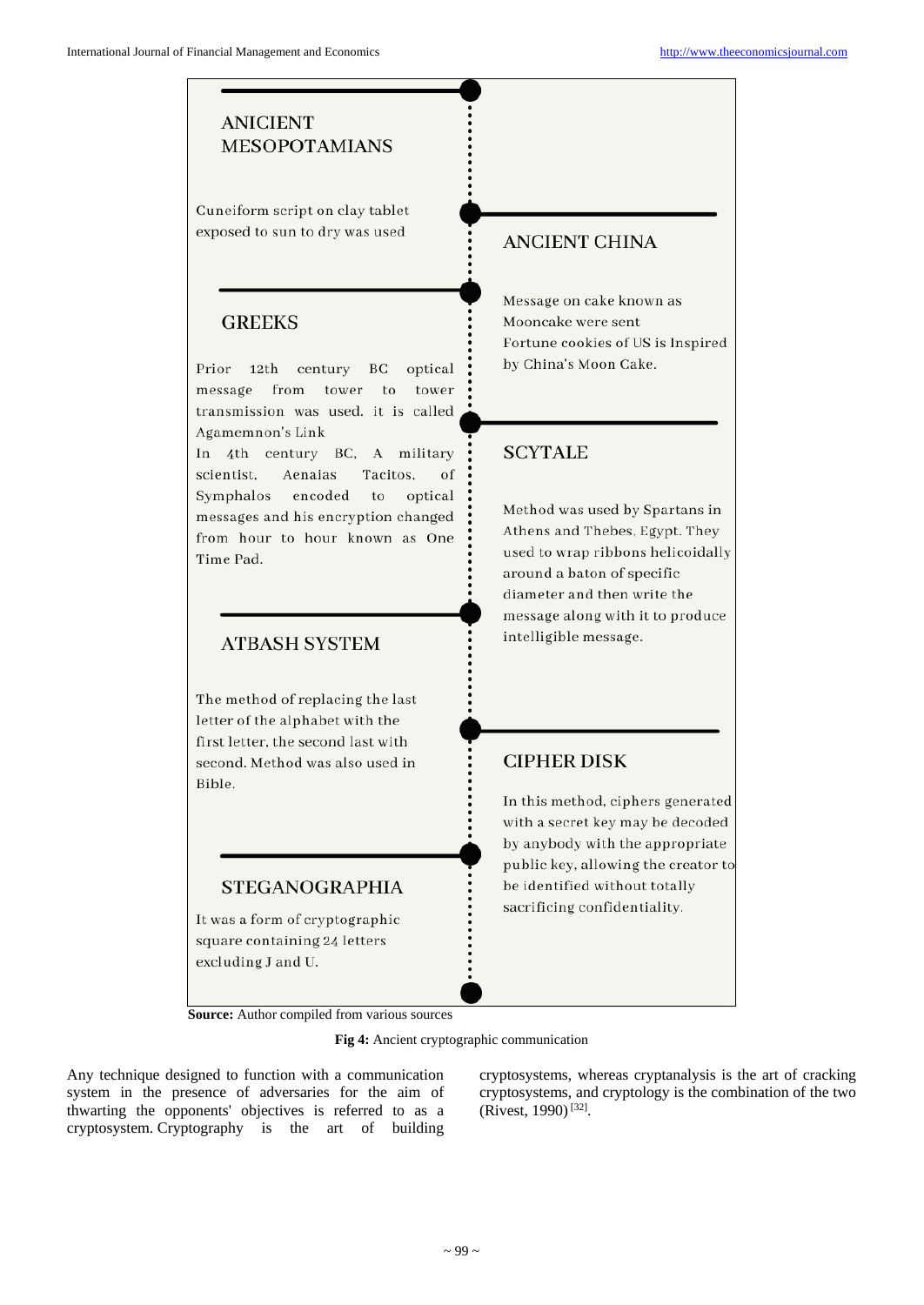

**Source:** Author compiled from various sources

**Fig 5:** Evolution of cryptography

Both the encoder and the decoder required to have a pair of exact keys until the 1970s (symmetric-key encryption). The system has two major flaws. Before the message could be sent, the key must first be provided (key exchange). Second, the number of individuals in the privy is inversely related to secrecy—intuitively, not mathematically. Furthermore, the sender has no assurance that the key was delivered to the intended recipient, and the receiver has no assurance that their key was genuine (authentication problem). This is due to the risk of a third party intercepting the key exchange and gaining access to the messages as they flow or impersonating either the sender or recipient (man-in-themiddle) (Acharya, 2017)<sup>[1]</sup>. During this time, IBM founded the Crypto group, which was responsible for developing encryption algorithm to safeguard client data. These groups were approved by the United States as the National Standard called Data Encryption Standards (DES).

#### **1.4.2 Peer to Peer Network**

Peer-to-peer (P2P) applications have grown in popularity on

the Internet in recent years, ranging from file-sharing (e.g., Gnutella and FastTrack) to conferencing (e.g., End System Multicast) and content delivery (e.g., BitTorrent). "P2P" is the abbreviation for "peer to peer." The "peers" in a peer-topeer network are computer systems that are linked to each other over the Internet. Without the use of a central server, files may be exchanged directly between systems on the network (Wang & Vassileva, 2003) [39]. It is a file-sharing system that allows users to access multimedia content such as movies, music, e-books, and games. In other words, on a P2P network, each computer serves as both a file server and a client letting hardware and software of the computer to interact. The key distinction between the two systems is that in Client-Server, there is a dedicated server with particular clients, but in P2P, it is maintained by a dispersed network of users, with each node capable of acting as both a server and a client. An Internet connection and P2P software are the only prerequisites for a computer to build a peer-to-peer network.

| <b>File sharing networks</b>   | <b>Examples</b>                                               |
|--------------------------------|---------------------------------------------------------------|
| Descriptive, Proof of Concept  | Napster                                                       |
| Open Source                    | G Nutella                                                     |
| Basis of Traffic               | KazaA                                                         |
| <b>DHT</b>                     | eDonkey,                                                      |
| <b>Instant Messaging</b>       | Whatsapp, Viber, Hike, Facebook, Snapchat, Instagram          |
| Audio Visual Conferencing      | Skype, Zoom, Google meet, Anydesk, Webex                      |
| P <sub>2</sub> P Collaboration | Shared apps- File sharing, Online Games- PUBG, Clash of Clans |

**Source:** Author compiled from various sources

While P2P networking has many legal applications, the file sharing element raises issues about intellectual property and cybersecurity. Concerns of intellectual property and copyright regulations arise whenever individuals share music, movies, software, or any other confidential data. Given the considerable and entirely legal services that P2P

may fulfil, some internet service providers have sought to restrict torrents and other P2P software. P2P file sharing may also be used to spread malware, exchange or broadcast private content, and collect personally identifying information from users. Because each device aids in the routing of data over the network, they are also particularly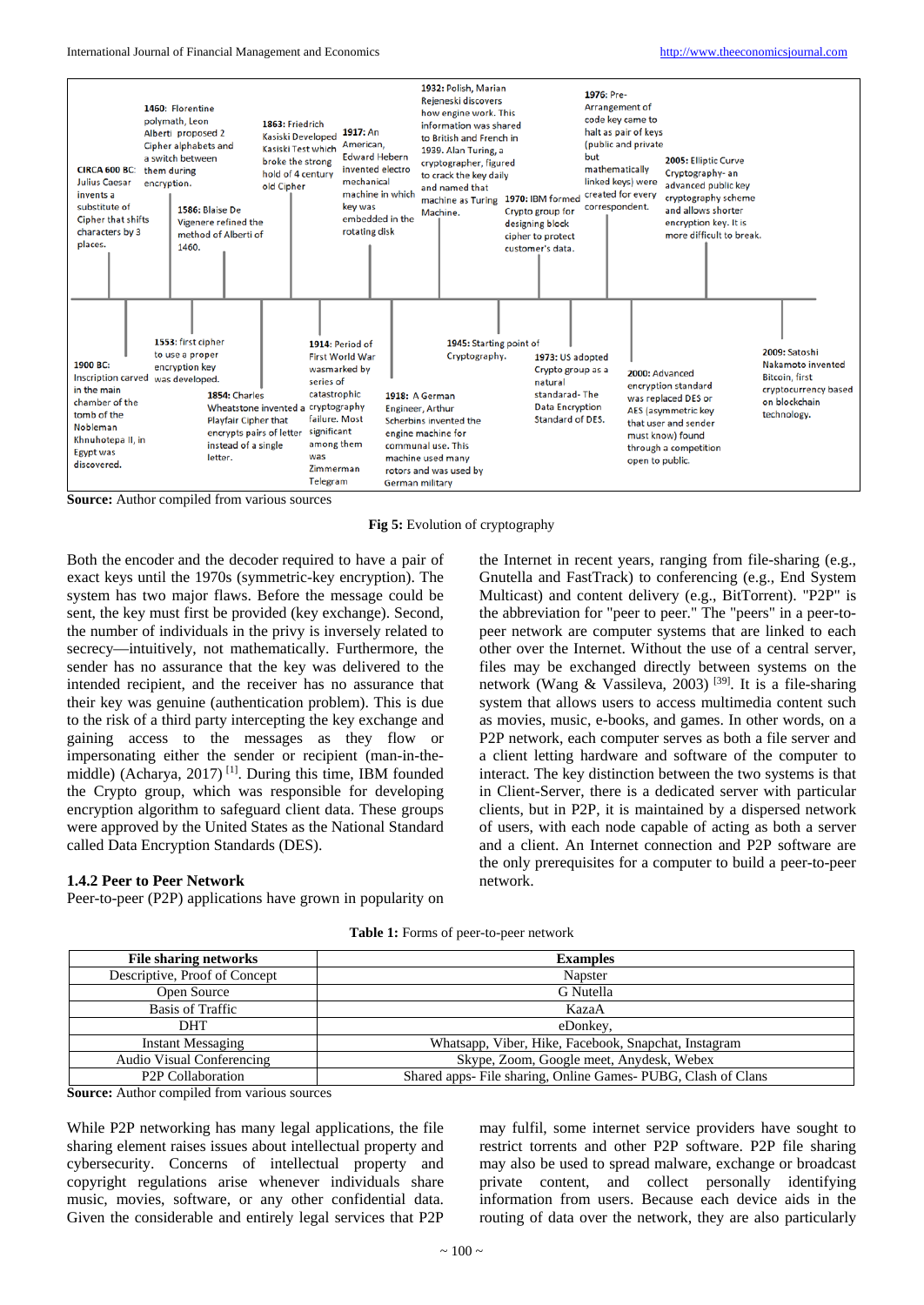vulnerable to denial-of-service threats (Wang & Vassileva,  $2003$ <sup>[39]</sup>.

Apart from the disadvantages, it also has certain positives, such as P2P networking, which has a lot of advantages. In a conventional client-server network, for example, if a server goes down, the entire network falls down with it. However, in a peer-to-peer network, if one device fails, the others in the network can help take up the slack. They also ensure that network traffic is not bottlenecked at a single device by distributing traffic handling over several computers.

In case of cryptocurrency, a decentralised P2P method is used to instal the so-called P2P cryptocurrency network, which is the communication layer that transmits all data needed in the cryptocurrency system, to allow communication between various entities of a coin. The major aims of such a network are to allow members of the network to synchronise their views of the system state and to broadcast peer information so that peers can reconnect to the system after a disconnection (Delgado, *et al*., 2018) [17].



**Source:** Author compiled from various sources



#### **1.4.3 Proof of Work**

Proof-of-work (PoW) is experiencing a research resurgence so many years after its introduction by Dwork and Naor in 1992 (Laurie & Clayton, 2004; Liu & Camp, 2006)<sup>[27, 29]</sup>. PoW was designed to prevent malevolent users from obtaining more than their "fair share" of a system resource, such as bandwidth or server processing power, at first. Unsolicited mass email, commonly referred to as spam, is indeed a major issue on the Internet. If only email senders could be compelled to pay for their communications, it is proposed. PoW has become a crucial basis for cryptocurrencies like Bitcoin, as well as other blockchain technologies like Ethereum, BlockStack, and Chain Incorporated, in recent years (Gupta, Saia, & Young, 2018) [22].

Proof of work (PoW) is a type of zero-knowledge cryptographic proof in which one party (the prover) establishes to others (the verifiers) that a particular amount of computing effort has been performed. PoW refers to a system that necessitates a considerable but manageable amount of effort in order to discourage frivolous or harmful uses of computer resources, such as sending spam emails or conducting denial-of-service attacks. The essential feature of the POW functions is that they are highly expensive to

solve for the email sender, but quite inexpensive to verify for the email receiver (Liu & Camp, 2006) <sup>[29]</sup>. This is the most widely used system known as Hashcash. The hashcash system is impervious by "man-in-the-middle" attacks, in which an unwitting user is tricked into computing values for the advantage of another (Laurie & Clayton, 2004)<sup>[27]</sup>.

In case of cryptocurrency, Double-spending attacks and selfish mining may be avoided if all nodes in the blockchain system are closely synchronised, necessitating the use of PoW (Gervais, *et al.*, 2016)<sup>[21]</sup>. The aim of the PoW feature in the Bitcoin system is to achieve consensus on the ledger history, syncing transactions and protecting users from double-spending attempts. The primary consensus algorithm in a blockchain network is Proof of Work (PoW) (Bentov, *et al*., 2016) [6]. In an environment where nodes don't trust one other, the goal of a consensus method is to bring all nodes into agreement, or trust one another. With PoW, blockchain miners compete against one another to perform network transactions and earn rewards as cryptographic scarce resources in the form of coins that can be spent inside the Bitcoin system by depleting physical scarce resources like as power and mining equipment erosion through the PoW process.

Hal Finney, a cryptographer, applied the technique of PoW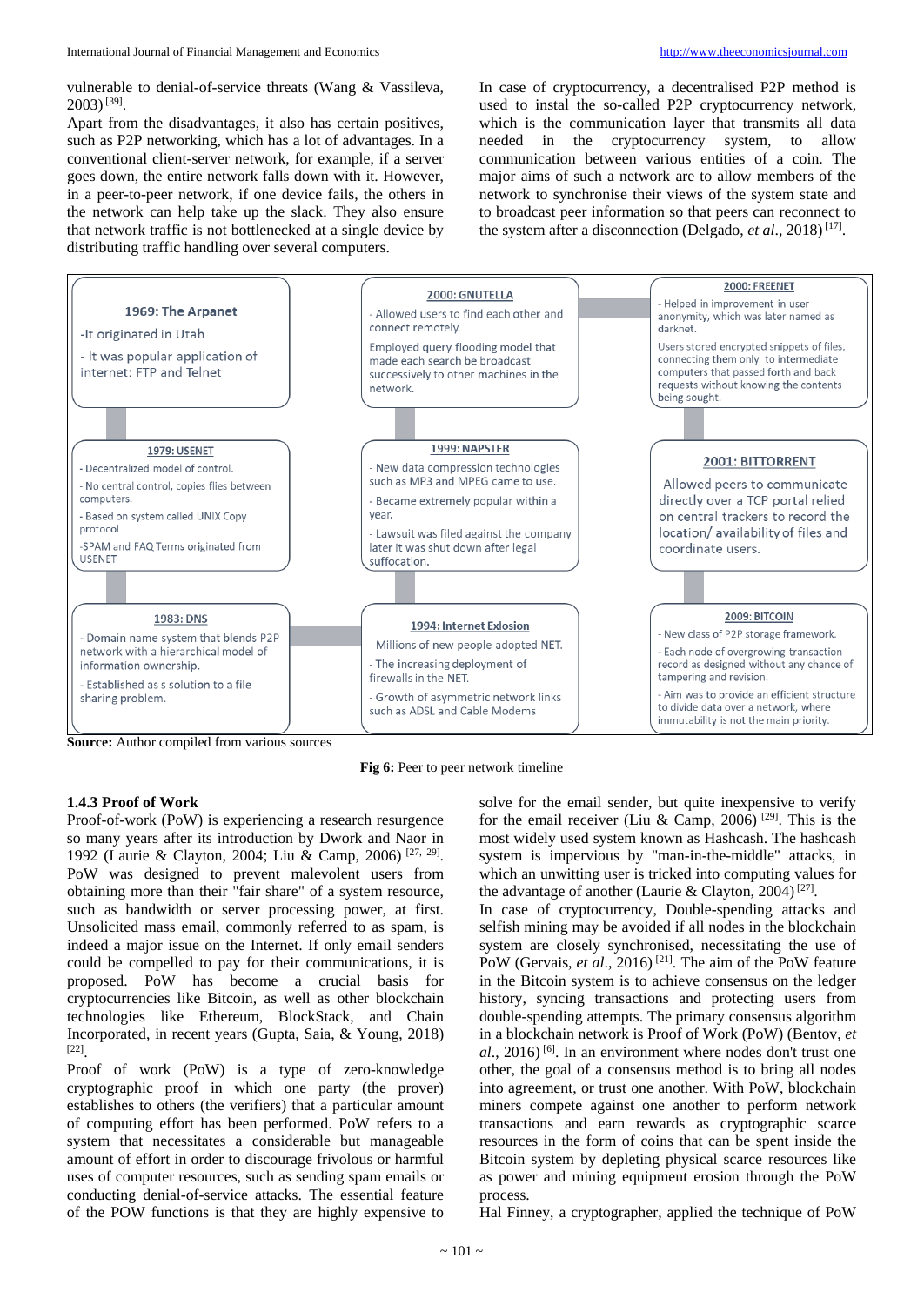to secure digital money in 2004 (Chohan, 2017)<sup>[12]</sup>. He was one of the first Bitcoin users and developers. Satoshi Nakamoto sent him 10 Bitcoins in the first transaction on the network, and he took part in it (Popper, 2014) [31]. Bitcoin was the first widely used application of Finney's PoW concept after its debut in 2009. Many other cryptocurrencies are based on proof of work, which allows for safe, decentralised consensus.

#### **5. Discussion and Conclusion**

This study has highlighted the three pillars on which cryptocurrency and blockchain technology stands. Cryptography, proof of work and peer to peer network enables the user to make electronic payment that allows users to authenticate digital assets without depending on third parties for the first time. Cryptography ensures the safe transmission of information via the use of various methods that have been devised to ensure that only the sender and the addressee can read a message, leaving it unreadable or meaningless to a third party. In cryptocurrency landscape peer to peer network is used to install cryptocurrency network, which is the communication layer that transmits all data needed in the cryptocurrency system, to allow communication between various entities of a coin. The aim of the PoW feature in the Bitcoin system is to achieve consensus on the ledger history, synchronizing transactions and protecting users from double-spending attempts.

Since everyone is talking about the cryptocurrency market and is considering it as the new investment alternative, hence it is important for them to understand the decentralised nature stands on these three phenomena. These concepts developed in ancient times and were part of human civilization since very long time period.

#### **References**

- 1. Acharya VV, Pedersen LH, Philippon T, Richardson, M. Measuring systemic risk. The review of financial studies. 2017;30(1):2-47.
- 2. Arnab Mukherjee. Origins and the history of Encryption. Digit News, 2016. https://www.digit.in/features/general/origins-and-thehistory-of-encryption-30923.html
- 3. Badea L, Mungiu-Pupӑzan MC. The economic and environmental impact of bitcoin. IEEE Access. 2021;9:48091-48104.
- 4. Badev AI, Chen M. Bitcoin: Technical background and data analysis, 2014.
- 5. Bartusiak P. «Judicial Finding» of the Legal Nature of Cryptocurrency. Ehrlich's Journal-Ерліхівський журнал. 2018;2:24-36.
- 6. Bentov I, Gabizon A, Mizrahi A. Cryptocurrencies without proof of work. In International conference on financial cryptography and data security. Springer, Berlin, Heidelberg, 2016, February, 142-157.
- 7. Berentsen A, Schar F. A short introduction to the world of cryptocurrencies, Review. 2018;100(1):1-16. SSRN.
- 8. Bhairav Acharya. Breaking ranks with Asia: The case for encrypting India, Observer Research Foundation, 2017. https://www.orfonline.org/expert-speak/breakingranks-with-asia-the-case-for-encryptingindia/#\_ednref1.
- 9. Bolotaeva OS, Stepanova AA, Alekseeva SS. The legal nature of cryptocurrency. In IOP Conference Series:<br>Earth and Environmental Science. June Environmental

2019;272(3):032166). IOP Publishing.

- 10. Bonneau J, Felten E, Miller A, Goldfeder S. Bitcoin and cryptocurrency technologies arvind narayanan. Network Security. 2016;(8):4.
- 11. Mann CC. A Primer on Public-key Encryption, The Atlantic. 2002. http://www.theatlantic.com/magazine/archive/2002/09/ a-primer-on-public-key-encryption/302574.
- 12. Chohan UW. A history of bitcoin. Available at SSRN, 2017, 3047875.
- 13. Chuen DLK, Guo L, Wang Y. Cryptocurrency: A new investment opportunity?. The Journal of Alternative Investments. 2017;20(3):16-40.
- 14. Ciaian P, Rajcaniova M, Kancs DA. The economics of BitCoin price formation. Applied Economics. 2016;48(19):1799-1815.
- 15. Corbet S, Meegan A, Larkin C, Lucey B, Yarovaya L. Exploring the dynamic relationships between cryptocurrencies and other financial assets. Economics Letters 2018, 28-34.
- 16. Corbet S, Lucey B, Urquhart A, Yarovaya L. Cryptocurrencies as a financial asset: A systematic analysis. International Review of Financial Analysis. 2019;62:182-199.
- 17. Delgado-Segura S, Pérez-Solà C, Herrera-Joancomartí J, Navarro-Arribas G, Borrell J. Cryptocurrency networks: A new P2P paradigm. Mobile Information Systems, 2018.
- 18. Dourado E, Brito J. Cryptocurrency. En The New Palgrave Dictionary of Economics, 2014, 1-9.
- 19. Fang F, Ventre C, Basios M, Kanthan L, Martinez-Rego D, Wu F, *et al.* Cryptocurrency trading: a comprehensive survey. Financial Innovation. comprehensive 2022;8(1):1-59.
- 20. Farell R. An analysis of the cryptocurrency industry, University of Pennsylvania, Wharton Research Scholars, 2015, 130.
- 21. Gervais A, Karame GO, Wüst K, Glykantzis V, Ritzdorf H, Capkun S. On the security and performance of proof of work blockchains. In Proceedings of the 2016 ACM SIGSAC conference on computer and communications security, October 2016, 3-16.
- 22. Gupta D, Saia J, Young M. Proof of work without all the work. In Proceedings of the 19th international conference on distributed computing and networking, January 2018, 1-10.
- 23. Härdle WK, Harvey CR, Reule RC. Understanding cryptocurrencies, Journal of Financial Econometrics. 2020;18(2):181-208.
- 24. Huzaifa Sidhpurwala. A Brief History of Cryptography 2019.

https://access.redhat.com/blogs/766093/posts/1976023.

- 25. Jalal RNUD, Alon I, Paltrinieri A. A bibliometric review of cryptocurrencies as a financial asset. Technology Analysis & Strategic Management. 2021, 1-16.
- 26. Kenny Li. The History of Money & the Future of Bitcoin and the Cryptocurrency Economy, hackernoon.com, 2018.
- 27. Laurie B, Clayton R. Proof-of-work proves not to work. In Workshop on Economics and Information Security. 2004 May.
- 28. Leonard D, Treiblmaier H. Can cryptocurrencies help to pave the way to a more sustainable economy?